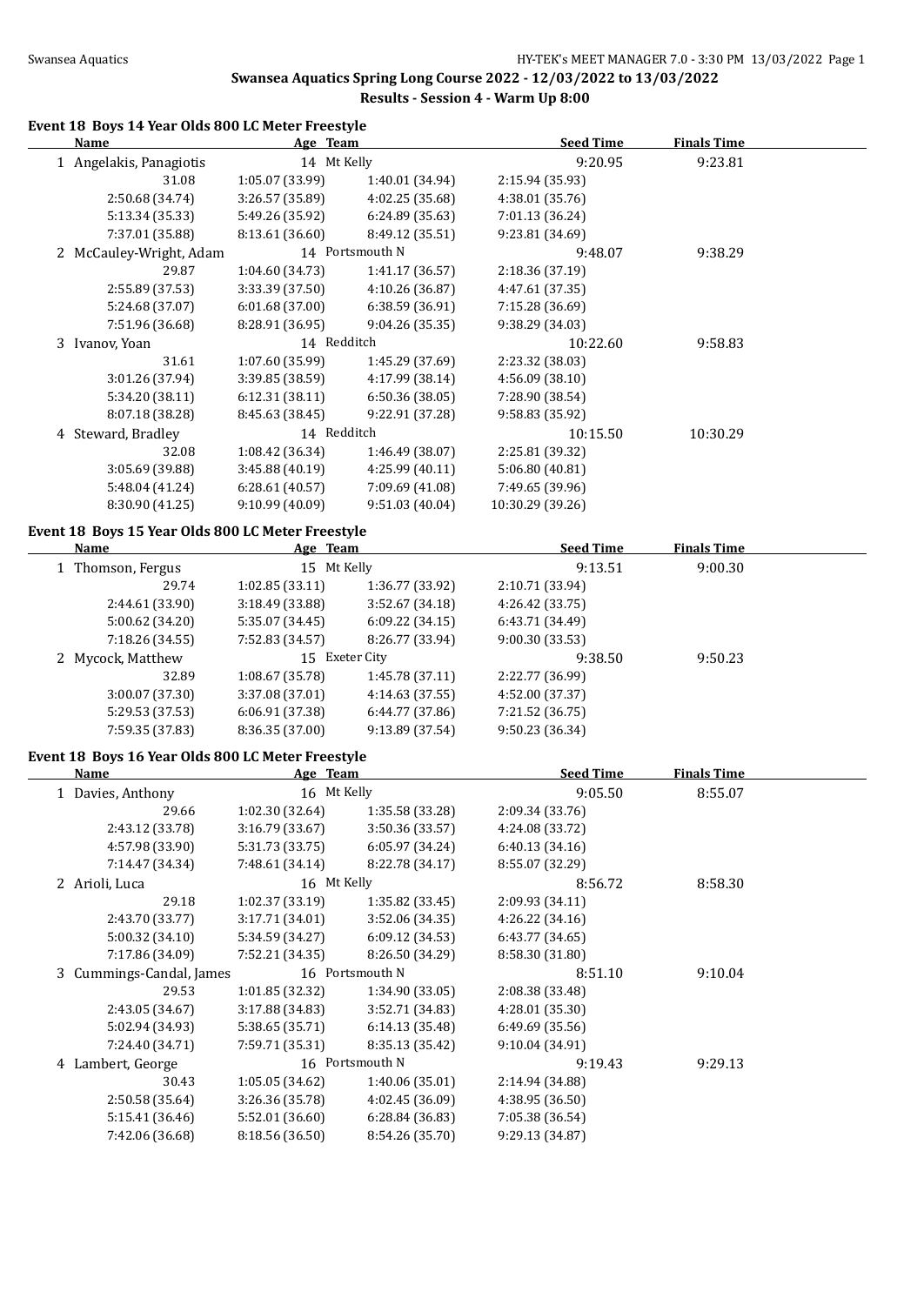### **Swansea Aquatics Spring Long Course 2022 - 12/03/2022 to 13/03/2022 Results - Session 4 - Warm Up 8:00**

### **Event 18 Boys 17 & Over 800 LC Meter Freestyle**

| Age Team<br><b>Name</b> |                 |                   | <b>Seed Time</b> | <b>Finals Time</b> |  |
|-------------------------|-----------------|-------------------|------------------|--------------------|--|
| 1 McCann, Sean          |                 | 17 Co Leicester   | 8:40.20          | 8:37.89            |  |
| 29.31                   | 1:00.97 (31.66) | 1:33.87 (32.90)   | 2:06.63 (32.76)  |                    |  |
| 2:39.52 (32.89)         | 3:12.68(33.16)  | 3:45.87 (33.19)   | 4:18.94 (33.07)  |                    |  |
| 4:52.26 (33.32)         | 5:25.31 (33.05) | 5:58.06 (32.75)   | 6:30.86 (32.80)  |                    |  |
| 7:04.00 (33.14)         | 7:36.32 (32.32) | 8:08.31 (31.99)   | 8:37.89 (29.58)  |                    |  |
| 2 James, Freddie        |                 | 19 Swansea Aq     | 8:46.15          | 8:50.21            |  |
| 29.36                   | 1:02.07 (32.71) | 1:35.80 (33.73)   | 2:09.77 (33.97)  |                    |  |
| 2:42.84 (33.07)         | 3:16.52 (33.68) | 3:50.17 (33.65)   | 4:24.13 (33.96)  |                    |  |
| 4:57.71 (33.58)         | 5:31.42 (33.71) | 6:05.33 (33.91)   | 6:38.87 (33.54)  |                    |  |
| 7:12.14 (33.27)         | 7:45.60 (33.46) | 8:17.85 (32.25)   | 8:50.21 (32.36)  |                    |  |
| 3 Tippin, Joey          |                 | 18 Swansea Aq     | 8:29.15          | 8:54.67            |  |
| 29.41                   | 1:01.67(32.26)  | 1:34.83(33.16)    | 2:07.80 (32.97)  |                    |  |
| 2:40.99 (33.19)         | 3:14.61 (33.62) | 3:48.31 (33.70)   | 4:22.25 (33.94)  |                    |  |
| 4:55.83 (33.58)         | 5:29.87 (34.04) | 6:03.99 (34.12)   | 6:38.26 (34.27)  |                    |  |
| 7:12.71 (34.45)         | 7:47.03 (34.32) | 8:21.12 (34.09)   | 8:54.67 (33.55)  |                    |  |
| 4 Holland, Benjamin     | 18 Mt Kelly     |                   | 9:02.63          | 9:01.24            |  |
| 29.84                   | 1:03.15(33.31)  | 1:36.99 (33.84)   | 2:10.90 (33.91)  |                    |  |
| 2:44.59 (33.69)         | 3:18.49 (33.90) | 3:52.51 (34.02)   | 4:27.04 (34.53)  |                    |  |
| 5:01.22 (34.18)         | 5:35.82 (34.60) | 6:10.44 (34.62)   | 6:45.04 (34.60)  |                    |  |
| 7:19.26 (34.22)         | 7:53.92 (34.66) | 8:28.01 (34.09)   | 9:01.24 (33.23)  |                    |  |
| 5 Chapman, Nathan       | 17 Mt Kelly     |                   | 9:04.71          | 9:06.04            |  |
| 31.23                   | 1:04.58 (33.35) | 1:38.70 (34.12)   | 2:12.88 (34.18)  |                    |  |
| 2:46.99 (34.11)         | 3:21.18 (34.19) | 3:55.41 (34.23)   | 4:30.07 (34.66)  |                    |  |
| 5:04.33 (34.26)         | 5:39.26 (34.93) | 6:13.75 (34.49)   | 6:48.74 (34.99)  |                    |  |
| 7:22.82 (34.08)         | 7:57.92 (35.10) | 8:32.29 (34.37)   | 9:06.04 (33.75)  |                    |  |
| 6 Hazell, Charlie       | 17 Mt Kelly     |                   | 9:09.88          | 9:09.63            |  |
| 30.84                   | 1:04.84 (34.00) | 1:39.17 (34.33)   | 2:12.94 (33.77)  |                    |  |
| 2:46.84 (33.90)         | 3:21.08 (34.24) | 3:55.41 (34.33)   | 4:30.28 (34.87)  |                    |  |
| 5:05.13 (34.85)         | 5:39.74 (34.61) | 6:15.12 (35.38)   | 6:50.60 (35.48)  |                    |  |
| 7:25.39 (34.79)         | 8:01.23 (35.84) | 8:36.40 (35.17)   | 9:09.63 (33.23)  |                    |  |
| 7 Melrose, Henry        |                 | 19 Swansea Aq     | 8:57.01          | 9:18.08            |  |
| 30.43                   | 1:03.13(32.70)  | 1:37.54 (34.41)   | 2:13.06 (35.52)  |                    |  |
| 2:48.06 (35.00)         | 3:24.04 (35.98) | 3:59.78 (35.74)   | 4:35.53 (35.75)  |                    |  |
| 5:11.08 (35.55)         | 5:45.75 (34.67) | $6:21.82$ (36.07) | 6:57.00(35.18)   |                    |  |
| 7:32.60 (35.60)         | 8:08.51 (35.91) | 8:44.44 (35.93)   | 9:18.08 (33.64)  |                    |  |

### **Event 19 Girls 13 Year Olds 1500 LC Meter Freestyle**

| Name             | Age Team         |                  | <b>Seed Time</b> | <b>Finals Time</b> |  |
|------------------|------------------|------------------|------------------|--------------------|--|
| 1 Owen, Gracie   | 13 Neath         |                  | 20:14.13         | 18:58.36           |  |
| 32.27            | 1:08.58(36.31)   | 1:46.10 (37.52)  | 2:23.94 (37.84)  |                    |  |
| 3:02.02 (38.08)  | 3:39.53 (37.51)  | 4:17.77 (38.24)  | 4:55.75 (37.98)  |                    |  |
| 5:33.95 (38.20)  | 6:11.94(37.99)   | 6:50.23(38.29)   | 7:28.56 (38.33)  |                    |  |
| 8:06.86 (38.30)  | 8:45.46 (38.60)  | 9:23.91 (38.45)  | 10:02.40 (38.49) |                    |  |
| 10:40.95 (38.55) | 11:19.68 (38.73) | 11:58.16 (38.48) | 12:36.84 (38.68) |                    |  |
| 13:15.48 (38.64) | 13:54.37 (38.89) | 14:33.07 (38.70) | 15:11.86 (38.79) |                    |  |
| 15:50.97 (39.11) | 16:29.79 (38.82) | 17:08.34 (38.55) | 17:46.76 (38.42) |                    |  |
| 18:24.13 (37.37) | 18:58.36 (34.23) |                  |                  |                    |  |
| 2 Sawle, Jemima  |                  | 13 Portsmouth N  | 18:51.50         | 19:31.65           |  |
| 31.90            | 1:08.22(36.32)   | 1:46.56 (38.34)  | 2:24.83 (38.27)  |                    |  |
| 3:02.80 (37.97)  | 3:41.56 (38.76)  | 4:19.93 (38.37)  | 4:57.75 (37.82)  |                    |  |
| 5:37.08 (39.33)  | 6:16.44(39.36)   | 6:55.67(39.23)   | 7:36.31 (40.64)  |                    |  |
| 8:13.93 (37.62)  | 8:54.48 (40.55)  | 9:33.61 (39.13)  | 10:14.16 (40.55) |                    |  |
| 10:53.65 (39.49) | 11:32.73 (39.08) | 12:12.41 (39.68) | 12:52.55 (40.14) |                    |  |
| 13:32.12 (39.57) | 14:11.98 (39.86) | 14:52.18 (40.20) | 15:32.38 (40.20) |                    |  |
| 16:12.20 (39.82) | 16:52.59 (40.39) | 17:33.24 (40.65) | 18:13.13 (39.89) |                    |  |
| 18:52.46 (39.33) | 19:31.65 (39.19) |                  |                  |                    |  |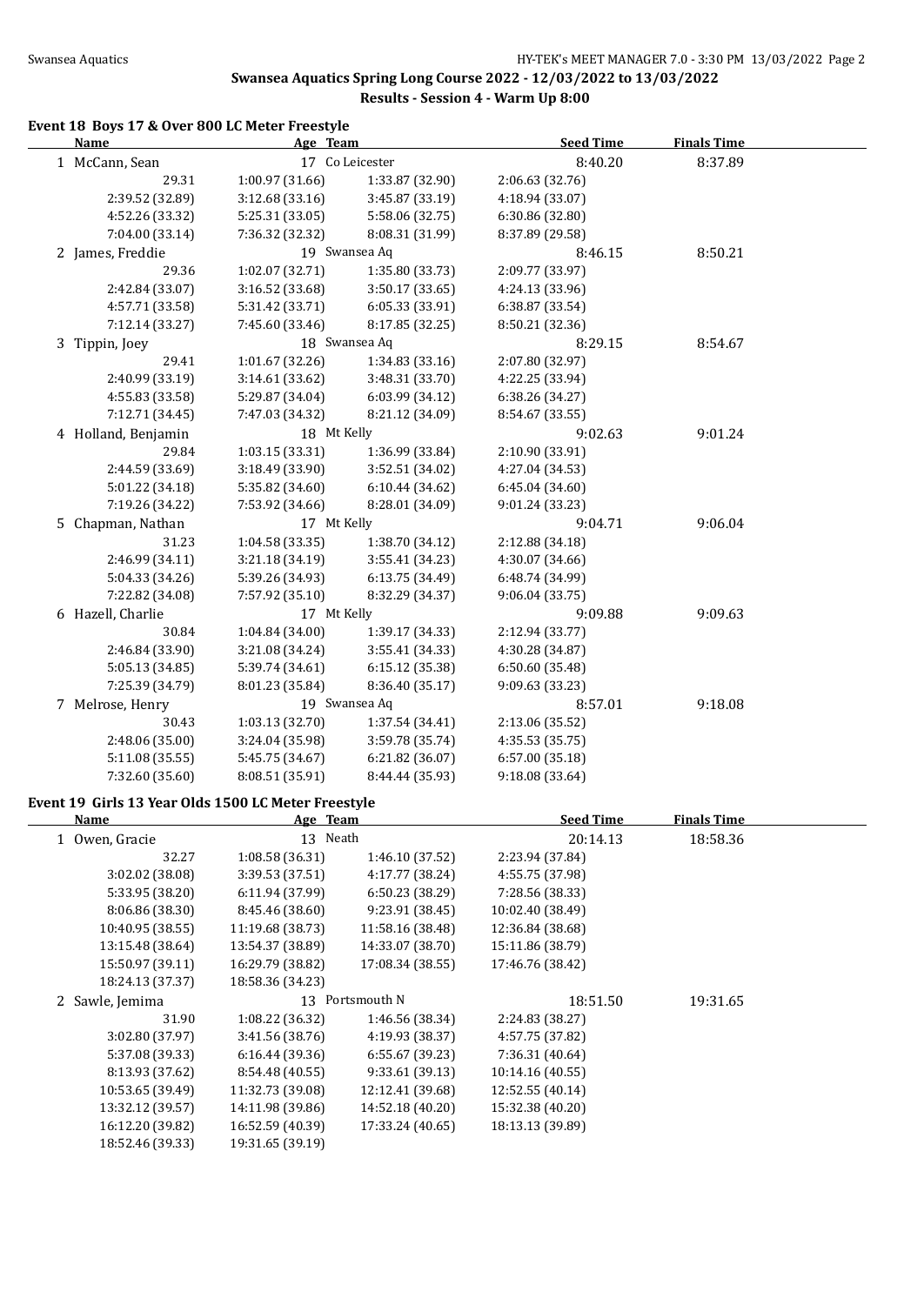### **Swansea Aquatics Spring Long Course 2022 - 12/03/2022 to 13/03/2022 Results - Session 4 - Warm Up 8:00**

# **Event 19 Girls 14 Year Olds 1500 LC Meter Freestyle**

| <b>Name</b>            | Age Team         |                  | <b>Seed Time</b> | <b>Finals Time</b> |  |
|------------------------|------------------|------------------|------------------|--------------------|--|
| 1 Chamberlain, Breanna | 14 Mt Kelly      |                  | 18:37.14         | 18:52.17           |  |
| 32.89                  | 1:08.97 (36.08)  | 1:45.81 (36.84)  | 2:23.25 (37.44)  |                    |  |
| 3:00.91 (37.66)        | 3:38.29 (37.38)  | 4:15.95 (37.66)  | 4:53.41 (37.46)  |                    |  |
| 5:31.23 (37.82)        | 6:09.13 (37.90)  | 6:47.30 (38.17)  | 7:25.35 (38.05)  |                    |  |
| 8:03.48 (38.13)        | 8:41.96 (38.48)  | 9:20.31 (38.35)  | 9:58.81 (38.50)  |                    |  |
| 10:37.12 (38.31)       | 11:15.60 (38.48) | 11:53.87 (38.27) | 12:32.25 (38.38) |                    |  |
| 13:10.76 (38.51)       | 13:49.18 (38.42) | 14:27.04 (37.86) | 15:05.51 (38.47) |                    |  |
| 15:43.62 (38.11)       | 16:21.57 (37.95) | 16:59.72 (38.15) | 17:37.59 (37.87) |                    |  |
| 18:15.66 (38.07)       | 18:52.17 (36.51) |                  |                  |                    |  |
| 2 O'Mahoney, Kaitlin   | 14 Neath         |                  | 20:02.92         | 20:05.35           |  |
| 34.34                  | 1:12.19 (37.85)  | 1:51.38 (39.19)  | 2:30.51 (39.13)  |                    |  |
| 3:10.37 (39.86)        | 3:50.58 (40.21)  | 4:30.93 (40.35)  | 5:11.21 (40.28)  |                    |  |
| 5:51.43 (40.22)        | 6:31.72 (40.29)  | 7:12.62 (40.90)  | 7:53.19 (40.57)  |                    |  |
| 8:33.75 (40.56)        | 9:14.61 (40.86)  | 9:55.20 (40.59)  | 10:35.53 (40.33) |                    |  |
| 11:16.59 (41.06)       | 11:56.91 (40.32) | 12:38.20 (41.29) | 13:18.60 (40.40) |                    |  |
| 14:00.03 (41.43)       | 14:40.82 (40.79) | 15:22.53 (41.71) | 16:03.08 (40.55) |                    |  |
| 16:44.56 (41.48)       | 17:25.93 (41.37) | 18:06.87 (40.94) | 18:47.69 (40.82) |                    |  |
| 19:27.68 (39.99)       | 20:05.35 (37.67) |                  |                  |                    |  |
| 3 Beynon, Gracie       |                  | 14 Bridgend Cty  | 19:44.70         | 20:16.44           |  |
| 34.09                  | 1:11.86 (37.77)  | 1:51.59 (39.73)  | 2:31.59 (40.00)  |                    |  |
| 3:12.32 (40.73)        | 3:52.71 (40.39)  | 4:33.27 (40.56)  | 5:13.52 (40.25)  |                    |  |
| 5:54.72 (41.20)        | 6:35.72 (41.00)  | 7:16.93 (41.21)  | 7:58.13 (41.20)  |                    |  |
| 8:39.31 (41.18)        | 9:20.60 (41.29)  | 10:03.07 (42.47) | 10:43.04 (39.97) |                    |  |
| 11:25.01 (41.97)       | 12:06.37 (41.36) | 12:47.94 (41.57) | 13:29.09 (41.15) |                    |  |
| 14:10.63 (41.54)       | 14:52.18 (41.55) | 15:33.98 (41.80) | 16:15.95 (41.97) |                    |  |
| 16:56.66 (40.71)       | 17:37.11 (40.45) | 18:17.66 (40.55) | 18:58.17 (40.51) |                    |  |
| 19:37.91 (39.74)       | 20:16.44 (38.53) |                  |                  |                    |  |
| 4 Hale, Gemma          |                  | 14 Swansea Aq    | 19:58.68         | 20:26.40           |  |
| 35.08                  | 1:13.28 (38.20)  | 1:52.98 (39.70)  | 2:33.44 (40.46)  |                    |  |
| 3:13.68 (40.24)        | 3:54.54 (40.86)  | 4:35.22 (40.68)  | 5:16.15 (40.93)  |                    |  |
| 5:57.34 (41.19)        | 6:38.67 (41.33)  | 7:19.55 (40.88)  | 8:00.96 (41.41)  |                    |  |
| 8:42.12 (41.16)        | 9:23.85 (41.73)  | 10:05.08 (41.23) | 10:46.45 (41.37) |                    |  |
| 11:27.76 (41.31)       | 12:09.34 (41.58) | 12:50.65 (41.31) | 13:32.31 (41.66) |                    |  |
| 14:13.65 (41.34)       | 14:55.43 (41.78) | 15:37.08 (41.65) | 16:18.86 (41.78) |                    |  |
| 16:59.99 (41.13)       | 17:41.68 (41.69) | 18:22.39 (40.71) | 19:04.00 (41.61) |                    |  |
| 19:45.51 (41.51)       | 20:26.40 (40.89) |                  |                  |                    |  |

#### **Event 19 Girls 15 Year Olds 1500 LC Meter Freestyle**

| Name             | Age Team         |                  | <b>Seed Time</b> | <b>Finals Time</b> |  |
|------------------|------------------|------------------|------------------|--------------------|--|
| 1 Dixon, Millie  | 15 Mt Kelly      |                  | 19:09.21         | 18:46.05           |  |
| 32.29            | 1:07.91 (35.62)  | 1:44.22 (36.31)  | 2:21.22 (37.00)  |                    |  |
| 2:58.67 (37.45)  | 3:36.32(37.65)   | 4:14.35(38.03)   | 4:53.16(38.81)   |                    |  |
| 5:31.09 (37.93)  | 6:07.84(36.75)   | 6:44.62 (36.78)  | 7:22.74 (38.12)  |                    |  |
| 8:00.41 (37.67)  | 8:38.88 (38.47)  | 9:16.79(37.91)   | 9:55.56(38.77)   |                    |  |
| 10:32.83 (37.27) | 11:11.15 (38.32) | 11:48.81 (37.66) | 12:27.96 (39.15) |                    |  |
| 13:05.95 (37.99) | 13:45.07 (39.12) | 14:23.75 (38.68) | 15:02.73 (38.98) |                    |  |
| 15:40.86 (38.13) | 16:19.32 (38.46) | 16:56.32 (37.00) | 17:35.24 (38.92) |                    |  |
| 18:12.72 (37.48) | 18:46.05 (33.33) |                  |                  |                    |  |
| 2 Rowsell, Alice |                  | 15 Portsmouth N  | 18:47.10         | 19:01.39           |  |
| 33.71            | 1:10.90(37.19)   | 1:48.43 (37.53)  | 2:26.82 (38.39)  |                    |  |
| 3:04.92(38.10)   | 3:43.24 (38.32)  | 4:21.30 (38.06)  | 4:59.57 (38.27)  |                    |  |
| 5:37.92 (38.35)  | 6:16.31(38.39)   | 6:54.37(38.06)   | 7:32.84 (38.47)  |                    |  |
| 8:10.76 (37.92)  | 8:49.19 (38.43)  | 9:27.67 (38.48)  | 10:06.10 (38.43) |                    |  |
| 10:44.69 (38.59) | 11:22.94 (38.25) | 12:01.43 (38.49) | 12:39.98 (38.55) |                    |  |
| 13:18.33 (38.35) | 13:56.71 (38.38) | 14:35.14 (38.43) | 15:13.65 (38.51) |                    |  |
| 15:52.08 (38.43) | 16:30.50 (38.42) | 17:08.71 (38.21) | 17:46.86 (38.15) |                    |  |
| 18:24.77 (37.91) | 19:01.39 (36.62) |                  |                  |                    |  |
|                  |                  |                  |                  |                    |  |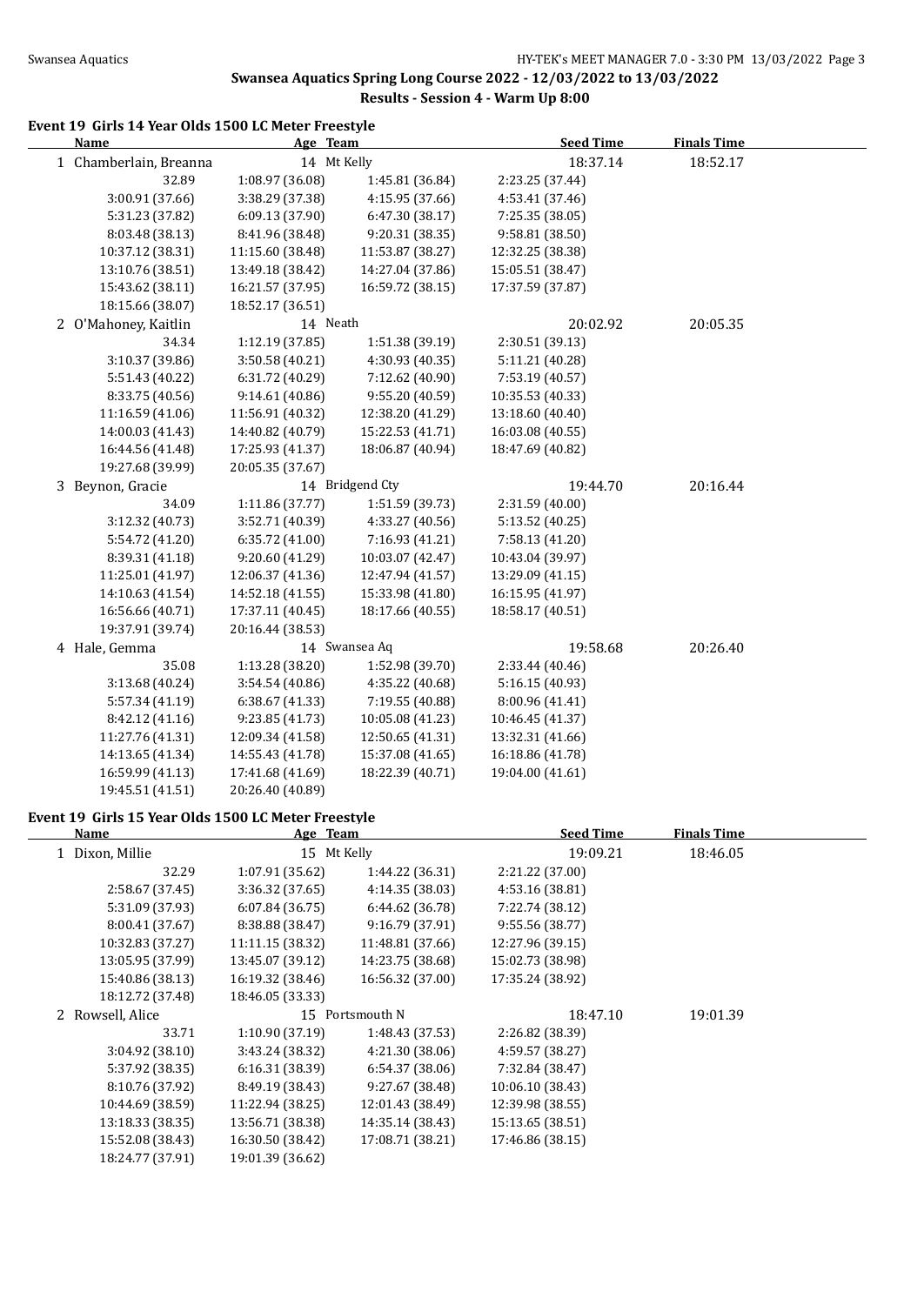# **Swansea Aquatics Spring Long Course 2022 - 12/03/2022 to 13/03/2022**

# **Results - Session 4 - Warm Up 8:00**

### **Event 19 Girls 16 Year Olds 1500 LC Meter Freestyle**

| Name             | Age Team         |                  | <b>Seed Time</b> | <b>Finals Time</b> |  |
|------------------|------------------|------------------|------------------|--------------------|--|
| Oxley, Harriet   |                  | 16 Co Leicester  | 17:35.10         | 17:59.55           |  |
| 32.56            | 1:08.35(35.79)   | 1:44.77 (36.42)  | 2:21.33 (36.56)  |                    |  |
| 2:58.10 (36.77)  | 3:34.58 (36.48)  | 4:11.22 (36.64)  | 4:48.03 (36.81)  |                    |  |
| 5:24.37 (36.34)  | 6:01.14(36.77)   | 6:36.94(35.80)   | 7:12.80 (35.86)  |                    |  |
| 7:48.74 (35.94)  | 8:24.95 (36.21)  | 9:00.69 (35.74)  | 9:36.90 (36.21)  |                    |  |
| 10:13.20 (36.30) | 10:49.61 (36.41) | 11:25.98 (36.37) | 12:02.31 (36.33) |                    |  |
| 12:38.73 (36.42) | 13:14.70 (35.97) | 13:50.71 (36.01) | 14:26.81 (36.10) |                    |  |
| 15:02.32 (35.51) | 15:38.29 (35.97) | 16:14.58 (36.29) | 16:50.72 (36.14) |                    |  |
| 17:25.38 (34.66) | 17:59.55 (34.17) |                  |                  |                    |  |
| 2 Hickman, Eve   |                  | 16 Bridgend Cty  | 18:59.40         | 18:57.85           |  |
| 31.07            | 1:06.16 (35.09)  | 1:42.50 (36.34)  | 2:19.48 (36.98)  |                    |  |
| 2:56.70 (37.22)  | 3:34.14(37.44)   | 4:11.68 (37.54)  | 4:49.94 (38.26)  |                    |  |
| 5:28.12 (38.18)  | 6:06.89(38.77)   | 6:45.79(38.90)   | 7:25.27 (39.48)  |                    |  |
| 8:03.36 (38.09)  | 8:41.80 (38.44)  | 9:20.10(38.30)   | 9:57.99 (37.89)  |                    |  |
| 10:36.25 (38.26) | 11:15.33 (39.08) | 11:53.99 (38.66) | 12:33.29 (39.30) |                    |  |
| 13:11.79 (38.50) | 13:50.63 (38.84) | 14:29.49 (38.86) | 15:08.11 (38.62) |                    |  |
| 15:47.09 (38.98) | 16:26.85 (39.76) | 17:05.32 (38.47) | 17:44.38 (39.06) |                    |  |
| 18:21.70 (37.32) | 18:57.85 (36.15) |                  |                  |                    |  |

### **Event 19 Girls 17 & Over 1500 LC Meter Freestyle**

| <b>Name</b>              | Age Team         |                  | <b>Seed Time</b> | <b>Finals Time</b> |  |
|--------------------------|------------------|------------------|------------------|--------------------|--|
| 1 Forwood, Emily         | 17 Mt Kelly      |                  | 17:55.58         | 18:02.03           |  |
| 32.44                    | 1:08.24(35.80)   | 1:44.67 (36.43)  | 2:21.12 (36.45)  |                    |  |
| 2:57.74 (36.62)          | 3:34.44 (36.70)  | 4:10.90 (36.46)  | 4:47.56 (36.66)  |                    |  |
| 5:23.95 (36.39)          | 6:00.28(36.33)   | 6:36.30 (36.02)  | 7:12.72 (36.42)  |                    |  |
| 7:48.77 (36.05)          | 8:25.43 (36.66)  | 9:01.54 (36.11)  | 9:37.95 (36.41)  |                    |  |
| 10:14.27 (36.32)         | 10:50.94 (36.67) | 11:27.41 (36.47) | 12:03.78 (36.37) |                    |  |
| 12:39.92 (36.14)         | 13:16.17 (36.25) | 13:52.24 (36.07) | 14:28.20 (35.96) |                    |  |
| 15:04.37 (36.17)         | 15:40.65 (36.28) | 16:16.74 (36.09) | 16:52.65 (35.91) |                    |  |
| 17:28.00 (35.35)         | 18:02.03 (34.03) |                  |                  |                    |  |
| 2 Visser Velez, Almudena |                  | 20 Exeter City   | 17:54.60         | 18:22.15           |  |
| 32.40                    | 1:08.14 (35.74)  | 1:44.71 (36.57)  | 2:21.57 (36.86)  |                    |  |
| 2:58.22 (36.65)          | 3:34.91 (36.69)  | 4:11.36 (36.45)  | 4:48.14 (36.78)  |                    |  |
| 5:24.99 (36.85)          | 6:01.73 (36.74)  | 6:38.81 (37.08)  | 7:16.09 (37.28)  |                    |  |
| 7:53.18 (37.09)          | 8:30.53 (37.35)  | 9:07.73 (37.20)  | 9:45.03 (37.30)  |                    |  |
| 10:22.13 (37.10)         | 10:59.69 (37.56) | 11:36.26 (36.57) | 12:14.00 (37.74) |                    |  |
| 12:51.22 (37.22)         | 13:28.76 (37.54) | 14:05.64 (36.88) | 14:42.89 (37.25) |                    |  |
| 15:20.13 (37.24)         | 15:57.04 (36.91) | 16:34.26 (37.22) | 17:11.08 (36.82) |                    |  |
| 17:47.13 (36.05)         | 18:22.15 (35.02) |                  |                  |                    |  |
| 3 Ayling, Amelia         |                  | 17 Portsmouth N  | 18:58.40         | 18:28.85           |  |
| 32.13                    | 1:07.87 (35.74)  | 1:44.31 (36.44)  | 2:21.14 (36.83)  |                    |  |
| 2:57.96 (36.82)          | 3:35.37 (37.41)  | 4:12.86 (37.49)  | 4:50.32 (37.46)  |                    |  |
| 5:27.10 (36.78)          | 6:04.32 (37.22)  | 6:41.23 (36.91)  | 7:18.38 (37.15)  |                    |  |
| 7:55.44 (37.06)          | 8:32.50 (37.06)  | 9:09.60 (37.10)  | 9:47.24 (37.64)  |                    |  |
| 10:24.81 (37.57)         | 11:02.26 (37.45) | 11:39.73 (37.47) | 12:17.43 (37.70) |                    |  |
| 12:55.14 (37.71)         | 13:33.07 (37.93) | 14:10.57 (37.50) | 14:48.10 (37.53) |                    |  |
| 15:25.61 (37.51)         | 16:03.18 (37.57) | 16:40.63 (37.45) | 17:17.74 (37.11) |                    |  |
| 17:54.25 (36.51)         | 18:28.85 (34.60) |                  |                  |                    |  |
| 4 Bamborough, Katie      | 17 Mt Kelly      |                  | 18:23.50         | 18:46.39           |  |
| 32.51                    | 1:08.15(35.64)   | 1:45.34 (37.19)  | 2:22.67 (37.33)  |                    |  |
| 3:00.01 (37.34)          | 3:37.75 (37.74)  | 4:16.06 (38.31)  | 4:54.05 (37.99)  |                    |  |
| 5:32.13 (38.08)          | 6:10.17(38.04)   | 6:48.25 (38.08)  | 7:26.66 (38.41)  |                    |  |
| 8:04.73 (38.07)          | 8:43.02 (38.29)  | 9:21.00 (37.98)  | 9:59.39 (38.39)  |                    |  |
| 10:37.42 (38.03)         | 11:15.35 (37.93) | 11:53.14 (37.79) | 12:31.09 (37.95) |                    |  |
| 13:08.74 (37.65)         | 13:46.63 (37.89) | 14:24.79 (38.16) | 15:02.70 (37.91) |                    |  |
| 15:40.95 (38.25)         | 16:19.18 (38.23) | 16:56.72 (37.54) | 17:34.52 (37.80) |                    |  |
| 18:11.21 (36.69)         | 18:46.39 (35.18) |                  |                  |                    |  |